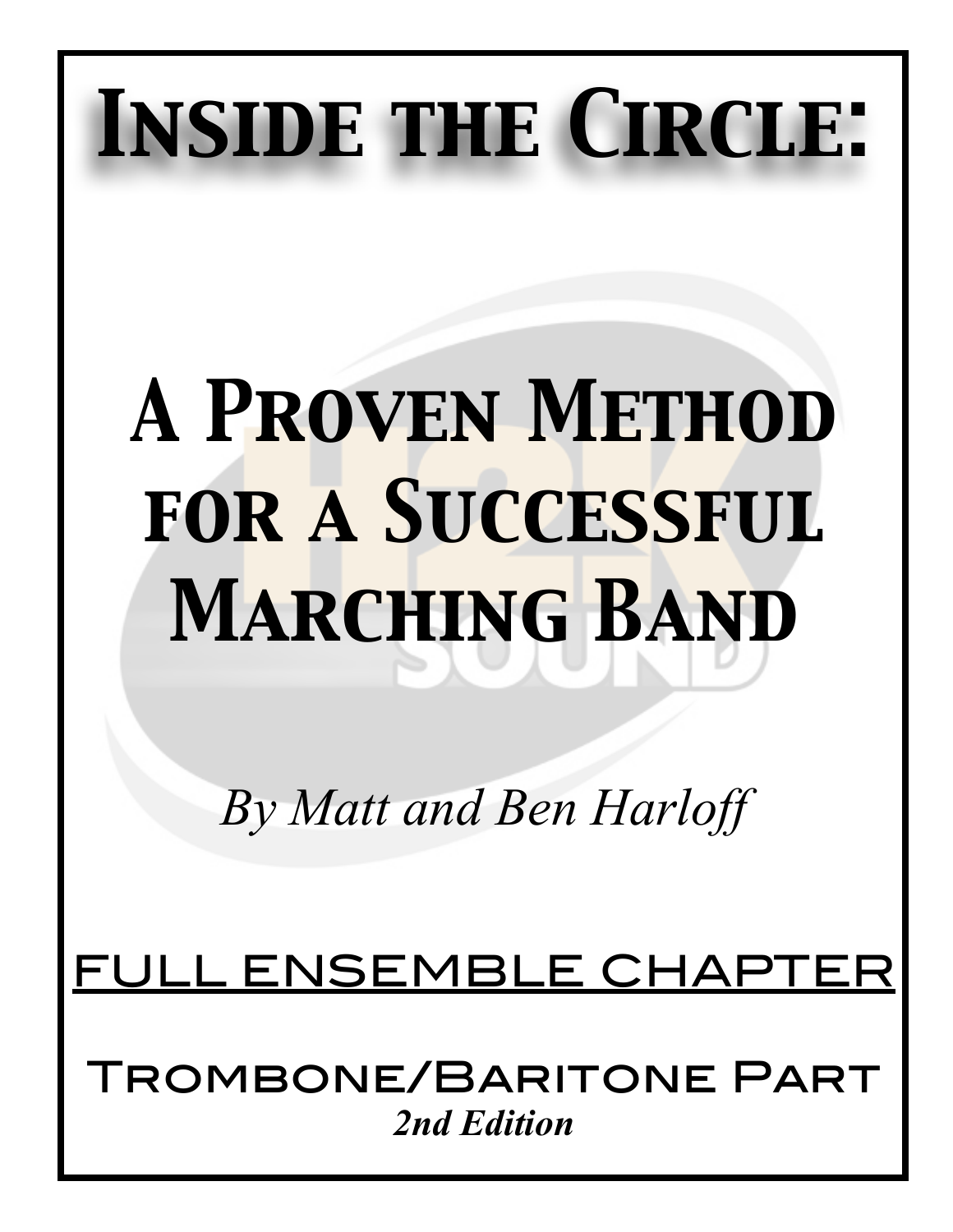*by Matt and Ben Harloff*

## TABLE OF CONTENTS

| <b>Breathing Exercises</b>                                                     | Page 3             |
|--------------------------------------------------------------------------------|--------------------|
| Long Tones                                                                     | Page 4             |
| -9 Count Tones on F Concert:                                                   | Page 4             |
| -9 Count Tones on Bb Concert:                                                  | Page 4             |
| -8 Count Tones on F Concert:                                                   | Page 4             |
| -8 Count Tones on Bb Concert:                                                  | Page 5             |
| -Release Exercise on F Concert:                                                | Page 5             |
| Stagger Breathing                                                              | Page 6             |
| <b>Flexibility/Scales</b>                                                      | Page 7             |
| -Flexibility Exercise #1:                                                      | Page 7             |
| -Flexibility Exercise #2:                                                      | Page 7             |
| -Flexibility Exercise #3:                                                      | Page 8             |
| -Flexibility Exercise #4:                                                      | Page 9             |
| Note Length/Shape Exercise                                                     | Page 10            |
| <b>Show Articulation Examples</b>                                              | Page 12            |
|                                                                                |                    |
| -Basic 8 Staccato Eighth Notes:<br>-Show Articulation Example #1:              | Page 12<br>Page 12 |
| -Show Articulation Example #2:                                                 | Page 13            |
| -Show Articulation Example #3:                                                 | Page 13            |
| <b>Tuning Exercises</b>                                                        | Page 15            |
| -Ensemble Fundamental Tuning Exercise:                                         | Page 15            |
| -Just IntonationTuning Exercises:                                              | Page 16            |
|                                                                                |                    |
| -Bb Major Scale:                                                               | Page 16            |
| -Bb Major Chord, F Major Chord, C Major Chord, Eb Major Chord, Ab Major Chord: | Page 16            |
| -G Minor Scale:                                                                | Page 17            |
| -G Minor Chord, D Minor Chord, A Minor Chord, C Minor Chord, F Minor Chord:    | Page 17            |
| <b>Tuning Charts</b>                                                           | Page 18            |
| Chorales                                                                       | Page 20            |
| -"O Sacred Head Now Wounded" by JS Bach:                                       | Page 20            |
| -"Be Thou My Vision":                                                          | Page 20            |
| -"Faith of Our Fathers" by H Hemy:                                             | Page 20            |
| <b>Full Volume</b>                                                             | Page 21            |
| -Excerpt $#1$ :                                                                | Page 21            |
| -Excerpt #2:                                                                   | Page 21            |
| -Excerpt $#3$ :                                                                | Page 21            |
|                                                                                |                    |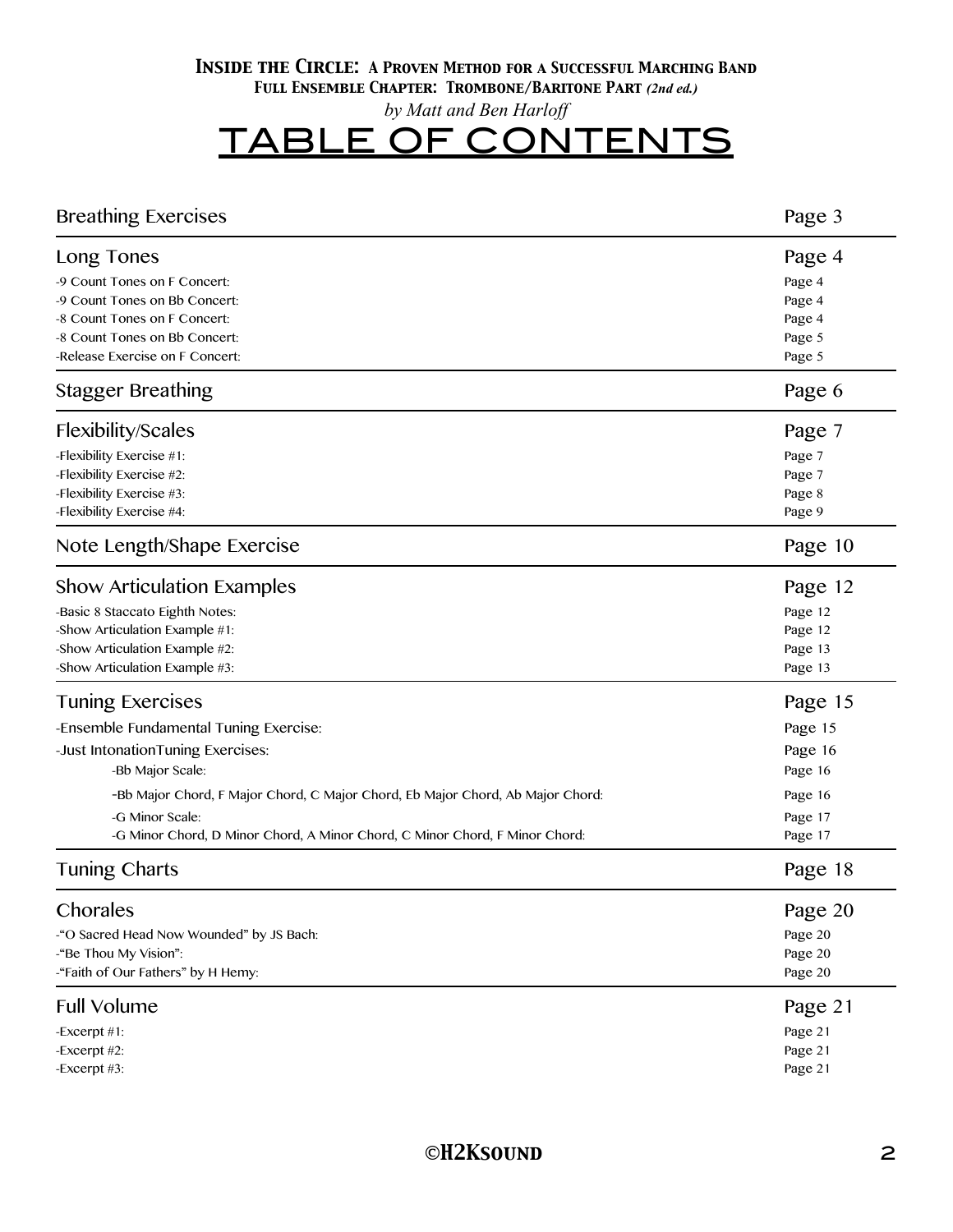## **Breathing Exercises**

## **Breathing Exercise #1: Smooth and Slow**

Inhale 8-Exhale 8(repeats), Inhale 6-Exhale 6 (repeats), Inhale 4-Exhale 4 (repeats)

## **Breathing Exercise #2: Slow to Fast**

Inhale 8-Exhale 8 (repeats), Inhale 7-Exhale 7 (repeats), Inhale 6-Exhale 6 (repeats), 5, 4, 3, 2, 1

## **Breathing Exercise #3: Fast to Slow**

Inhale 1-Exhale 1 (repeats), Inhale 2-Exhale 2 (repeats), Inhale 3-Exhale 3 (repeats), 4, 5, 6, 7, 8

### **Breathing Exercise #4: Expand In/Contract Out**

Inhale 8 Counts, Hold 10 seconds and sip small breaths, Exhale 1 count, Hiss 10 seconds, Inhale 1 Count, Exhale 1 Count, Relax

## **Breathing Exercise #5: Dynamic Breathing**

Sustain a piano Dynamic level for 4-8 counts, Rest for 4 counts (repeats) Sustain a Mezzo Forte Dynamic level for 4-8 counts, Rest for 4 counts (repeats) Sustain a Fortissimo Dynamic level for 4-8 counts, Rest for 4 counts (repeats)

## **Breathing Exercise #6: Long Tone Exercise**

Perform any of the Long Tone Exercises as a breathing exercise.

### **Breathing Exercise #7: Note Length/Shape Exercise**

Perform any of the Note Length/Shape Exercises as a breathing exercise.

## **Breathing Exercise #8: Show Excerpts**

Choose an excerpt from your show and perform it as a breathing exercise.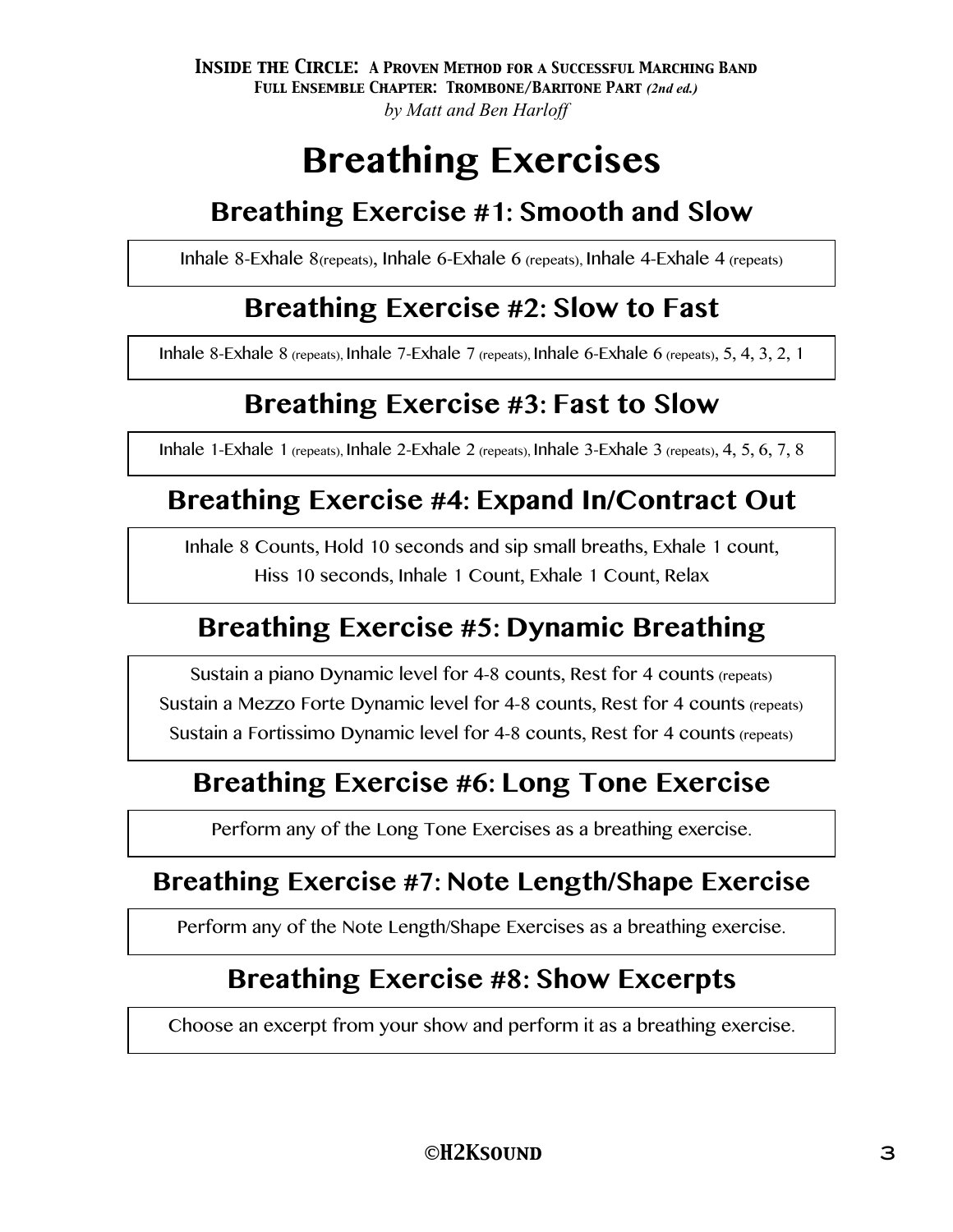*by Matt and Ben Harloff*

## **Long Tones**

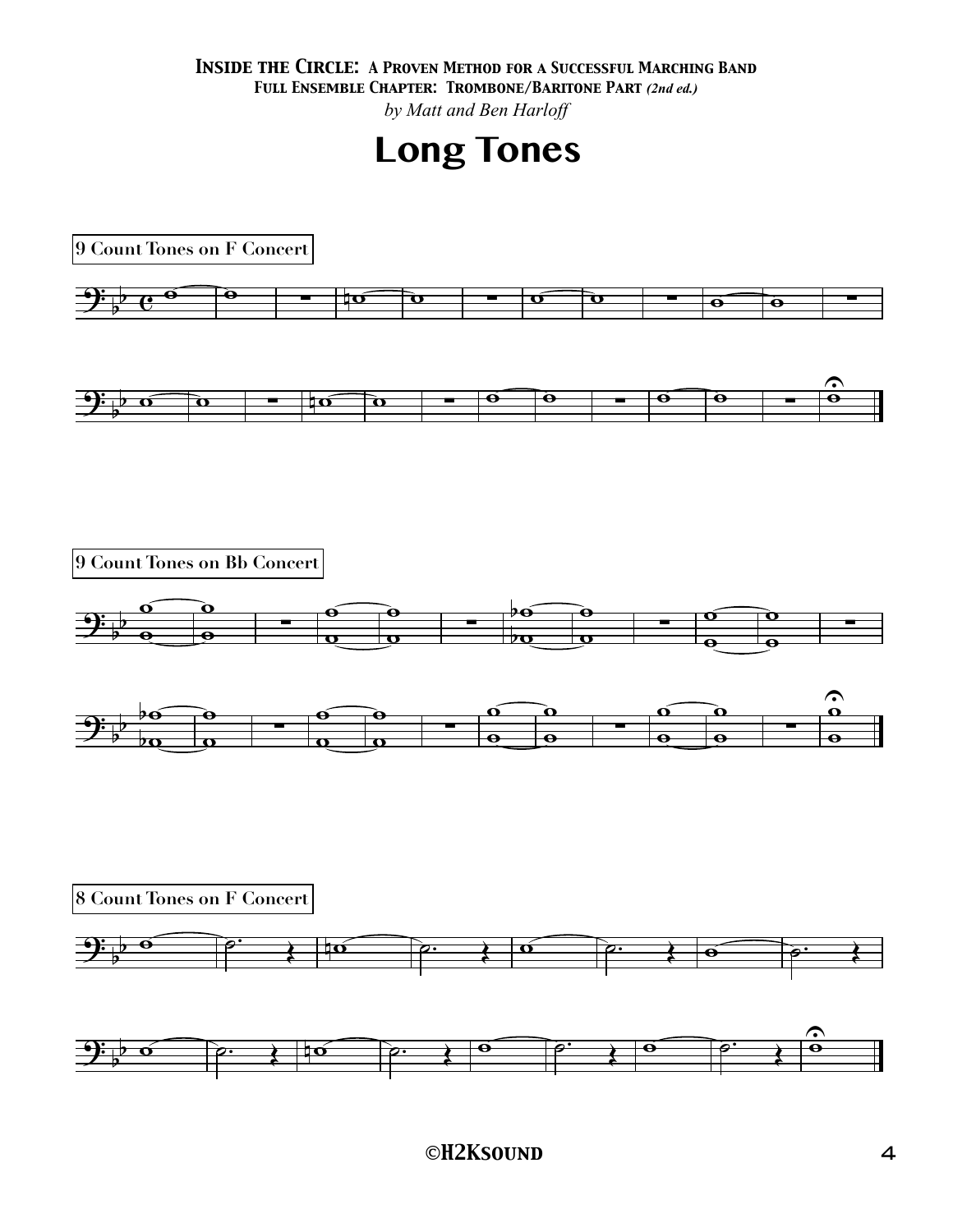*by Matt and Ben Harloff*

Long Tones



**Release Exercise on F Concert**

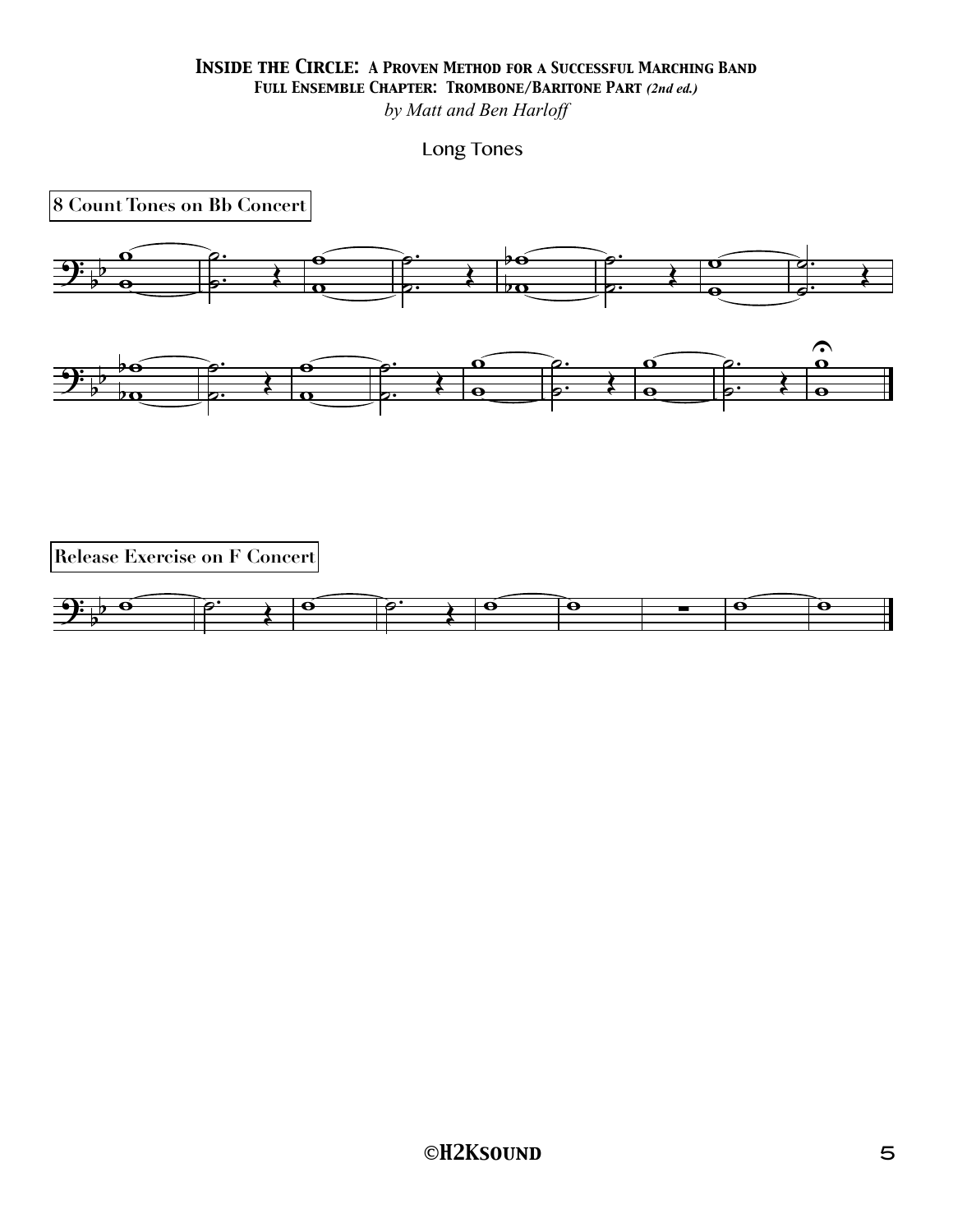## **Stagger Breathing Exercises**



 *©H2Ksound* 6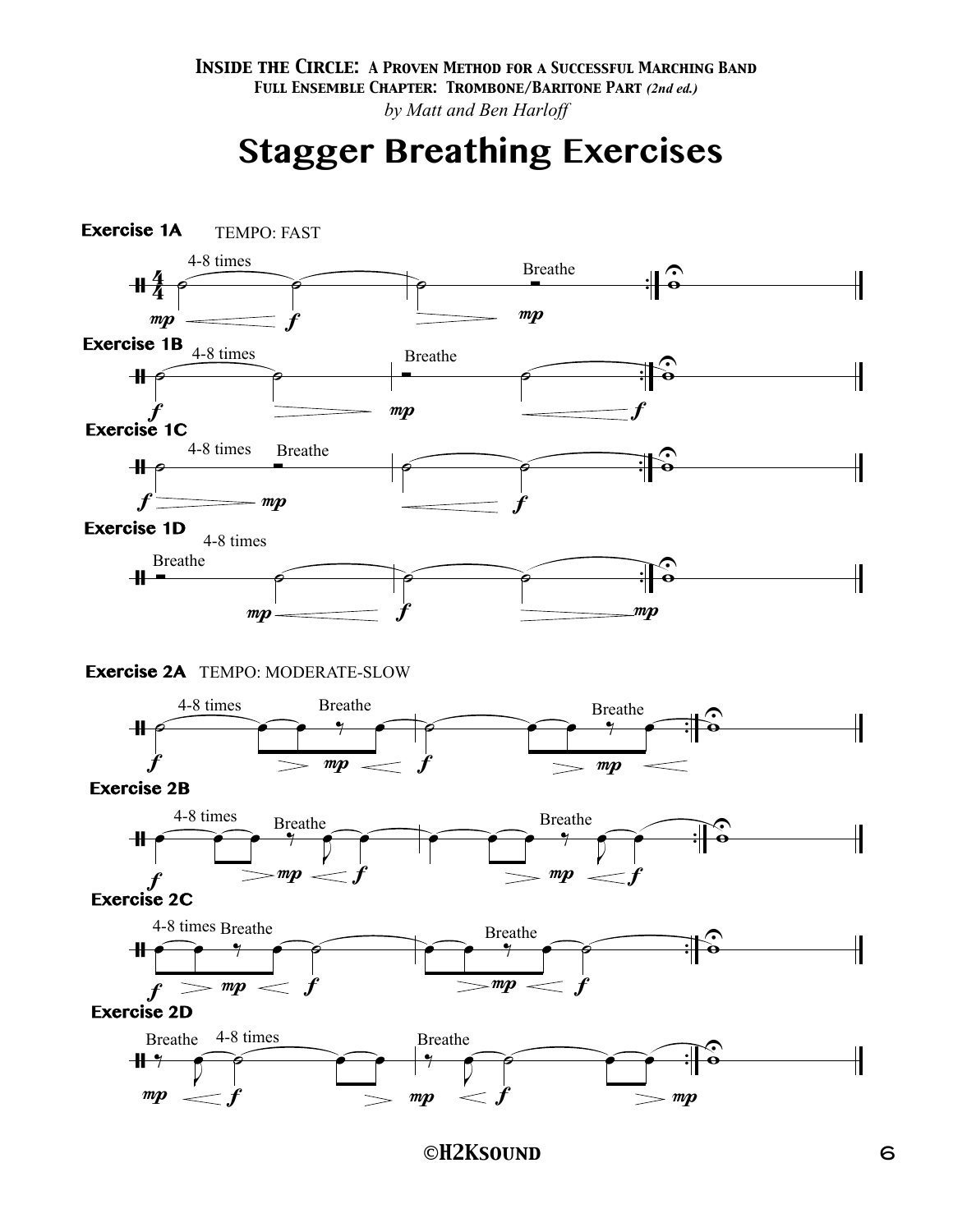*by Matt and Ben Harloff*

**Flexibility / Scales**

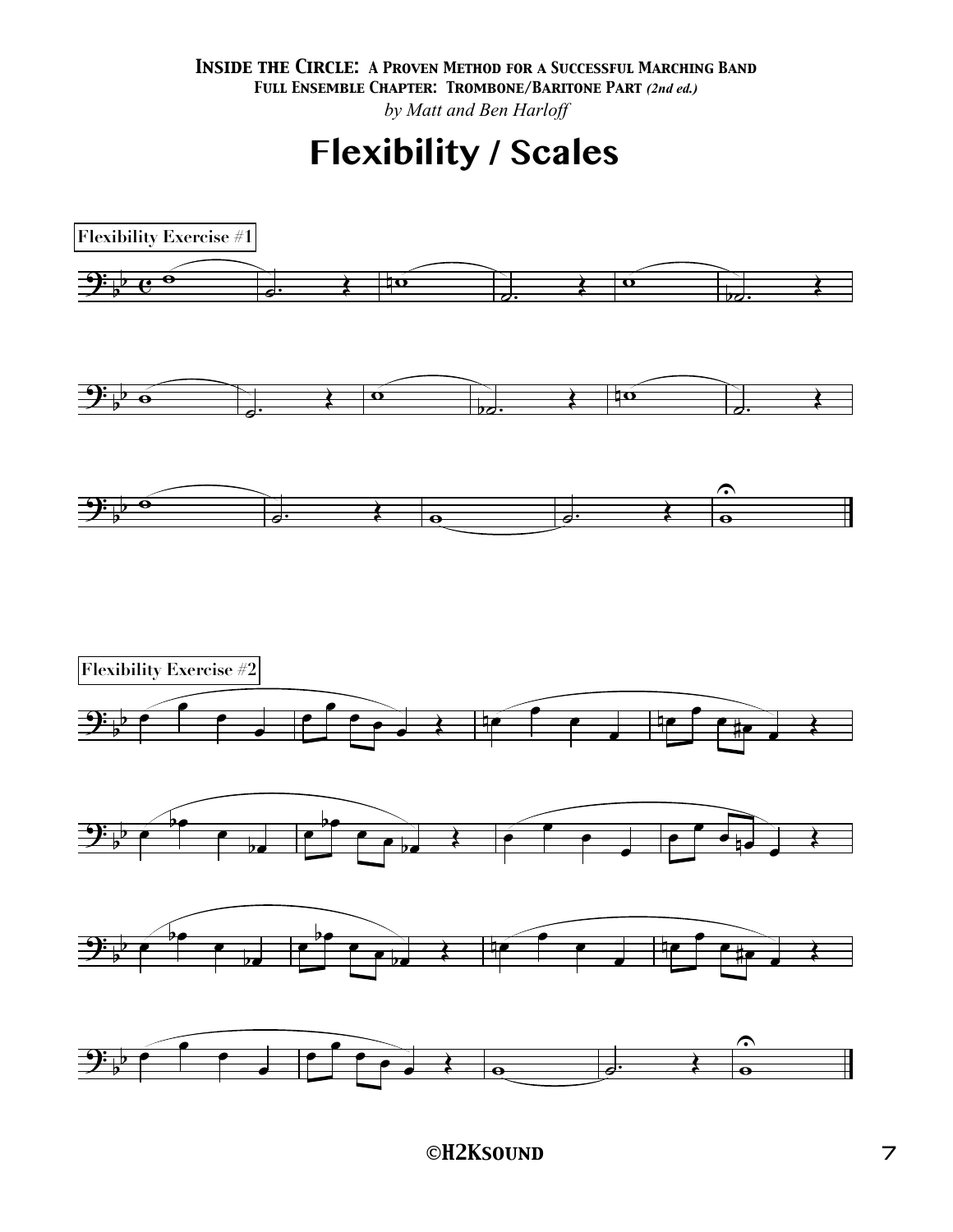*by Matt and Ben Harloff*

Flexibility / Scales

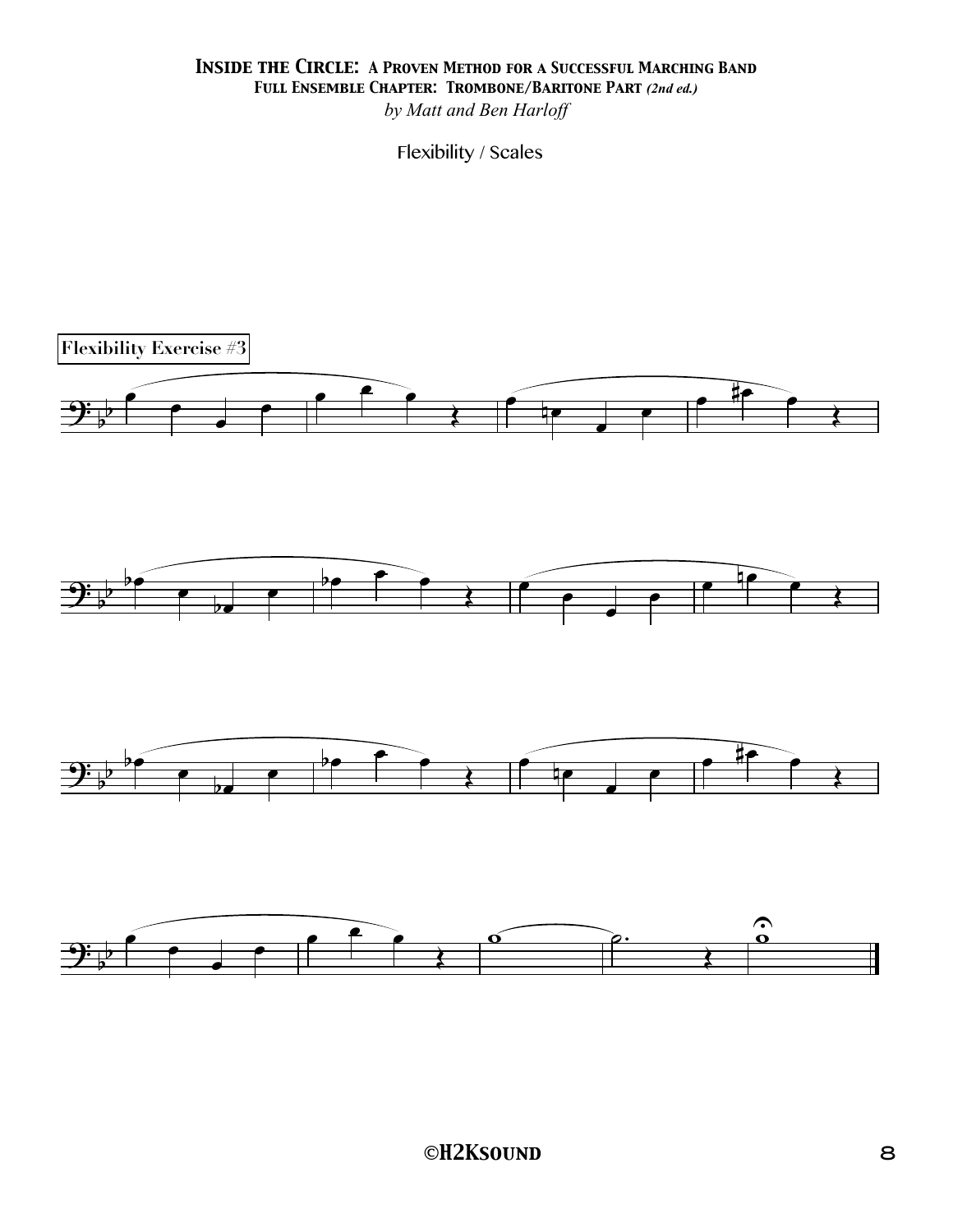*by Matt and Ben Harloff*

Flexibility / Scales

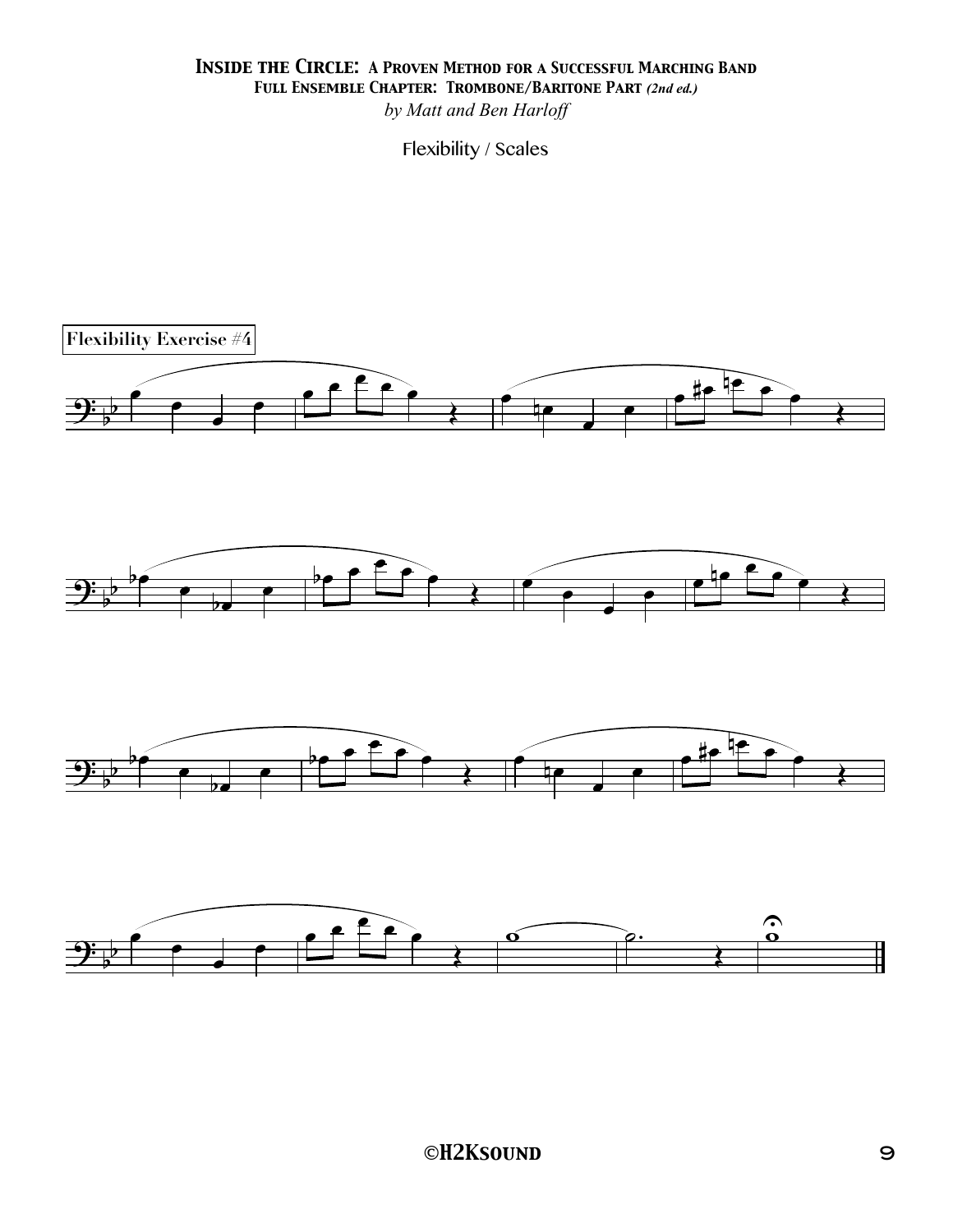## Note Length / Shape Exercise

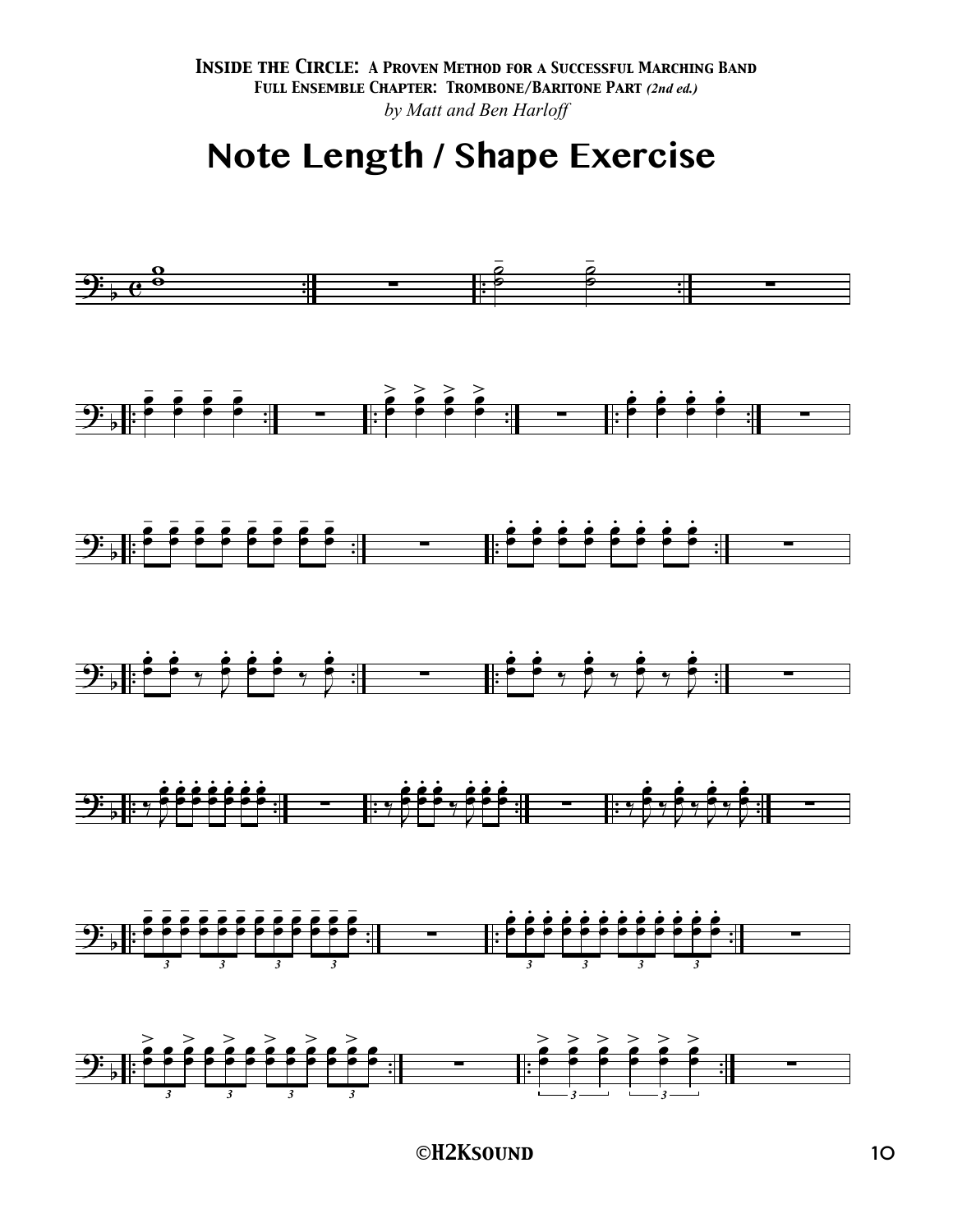#### **INSIDE THE CIRCLE: A PROVEN METHOD FOR A SUCCESSFUL MARCHING BAND** FULL ENSEMBLE CHAPTER: TROMBONE/BARITONE PART (2nd ed.) by Matt and Ben Harloff

Note Length / Shape Exercise

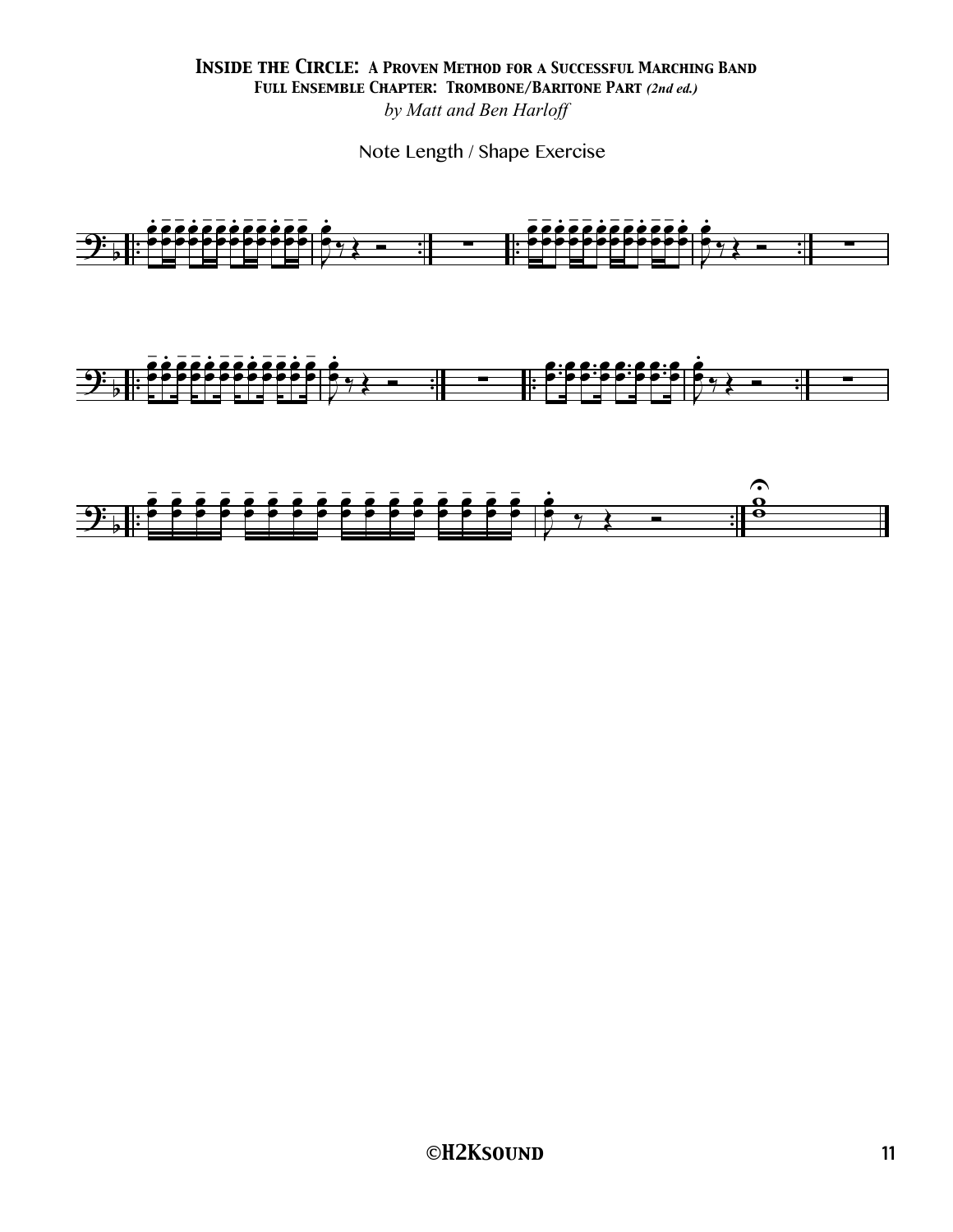## **Show Articulation Examples**

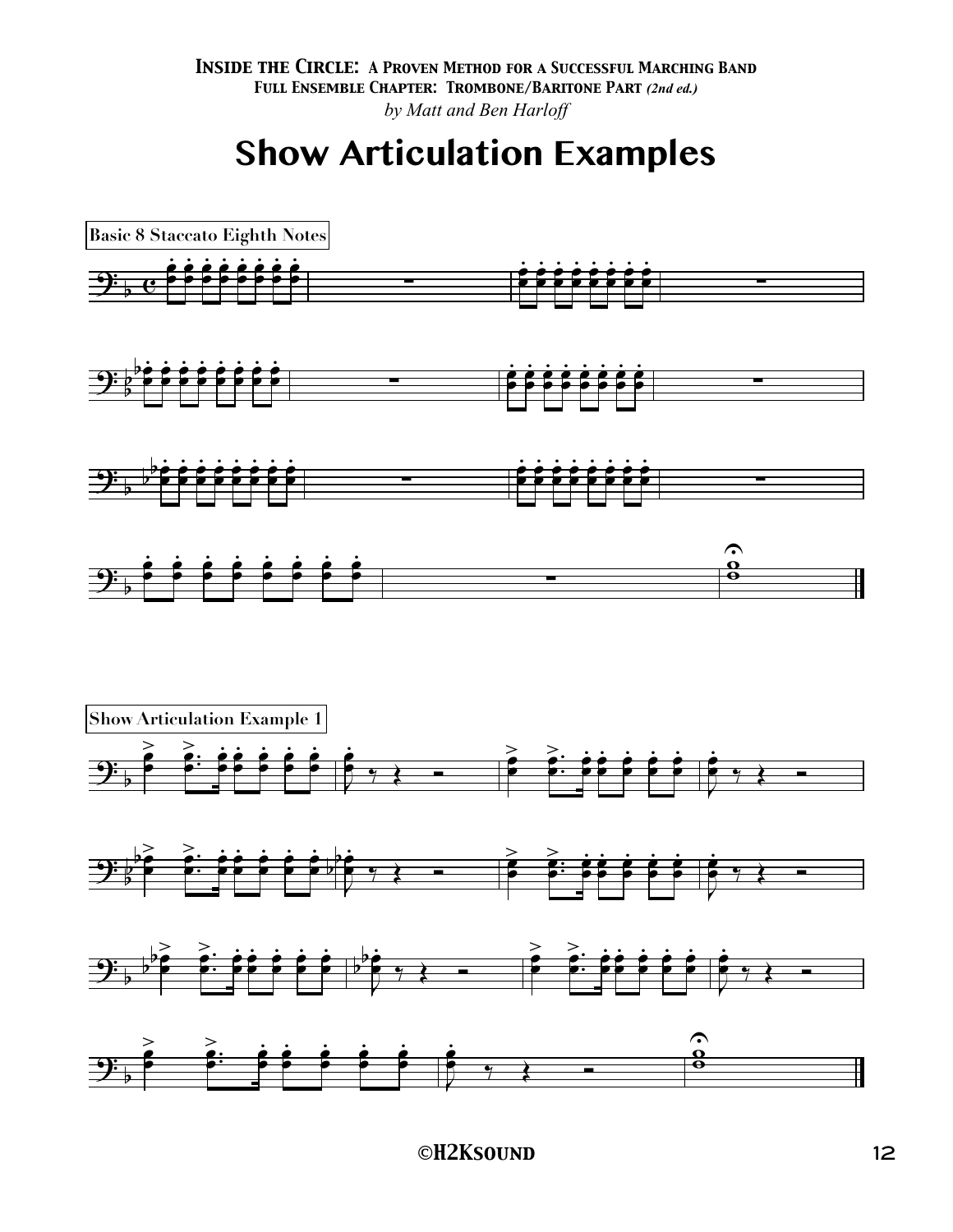#### **INSIDE THE CIRCLE: A PROVEN METHOD FOR A SUCCESSFUL MARCHING BAND** FULL ENSEMBLE CHAPTER: TROMBONE/BARITONE PART (2nd ed.) by Matt and Ben Harloff

Show Articulation Examples

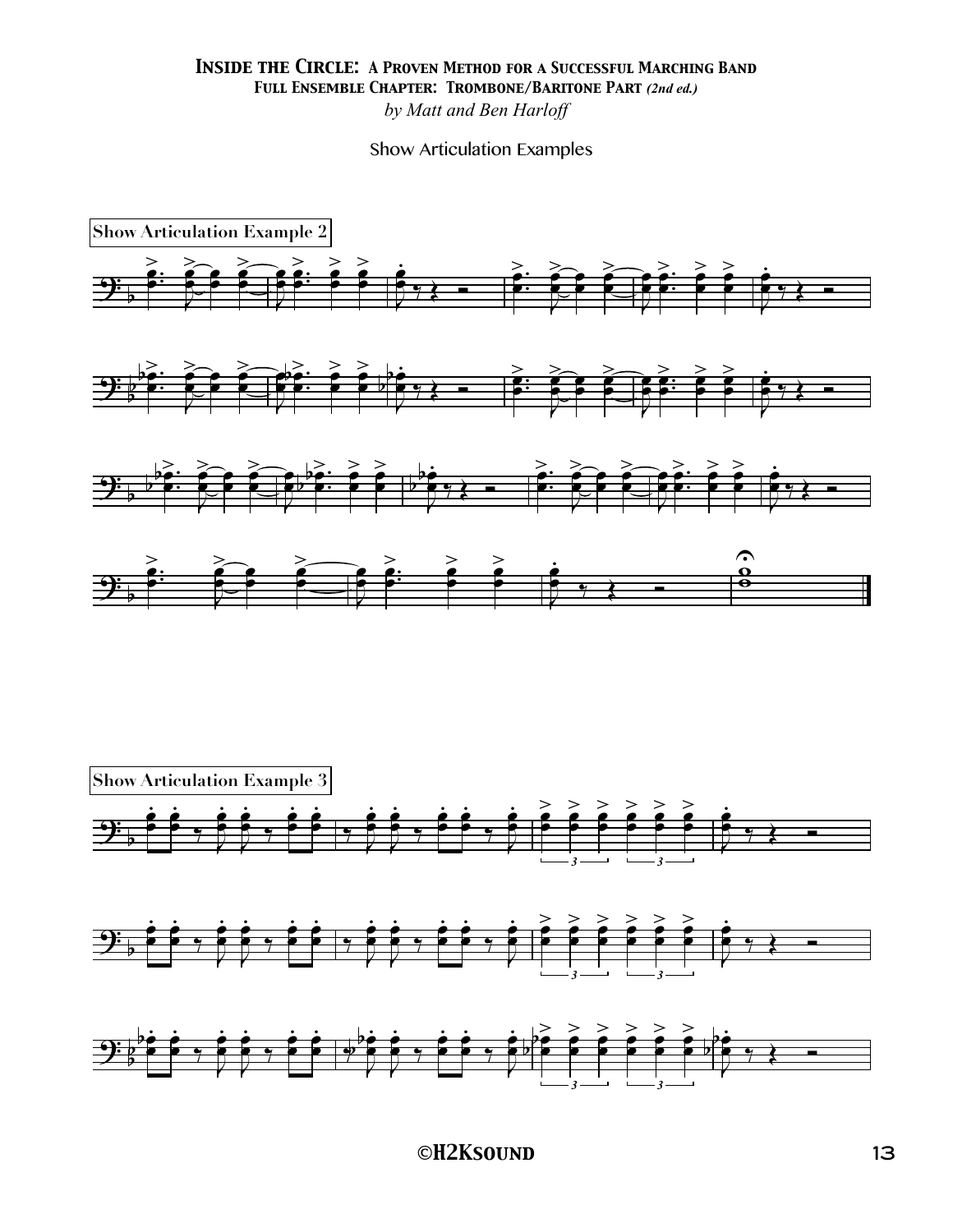Show Articulation Examples

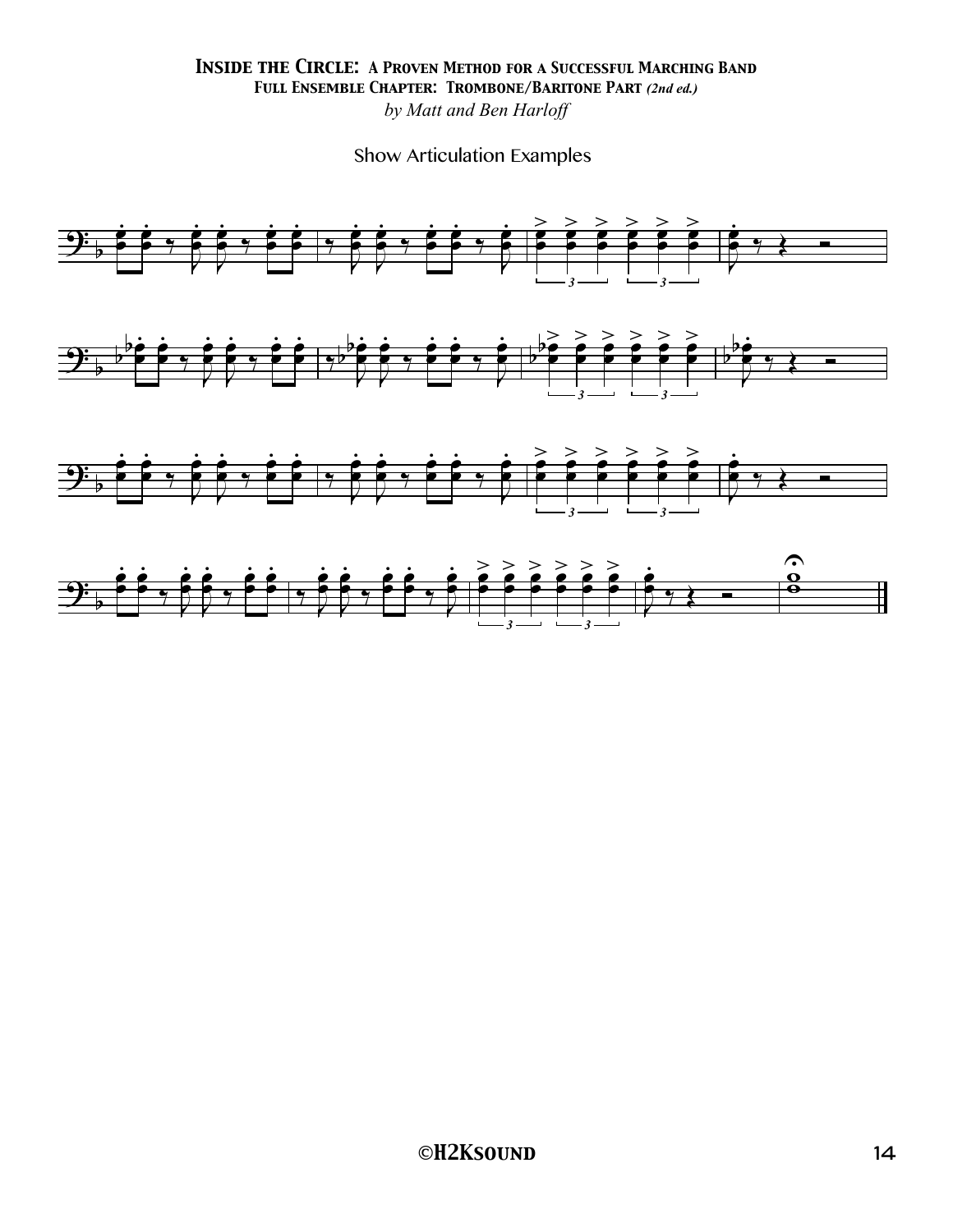## **Ensemble Fundamental Tuning Exercise**

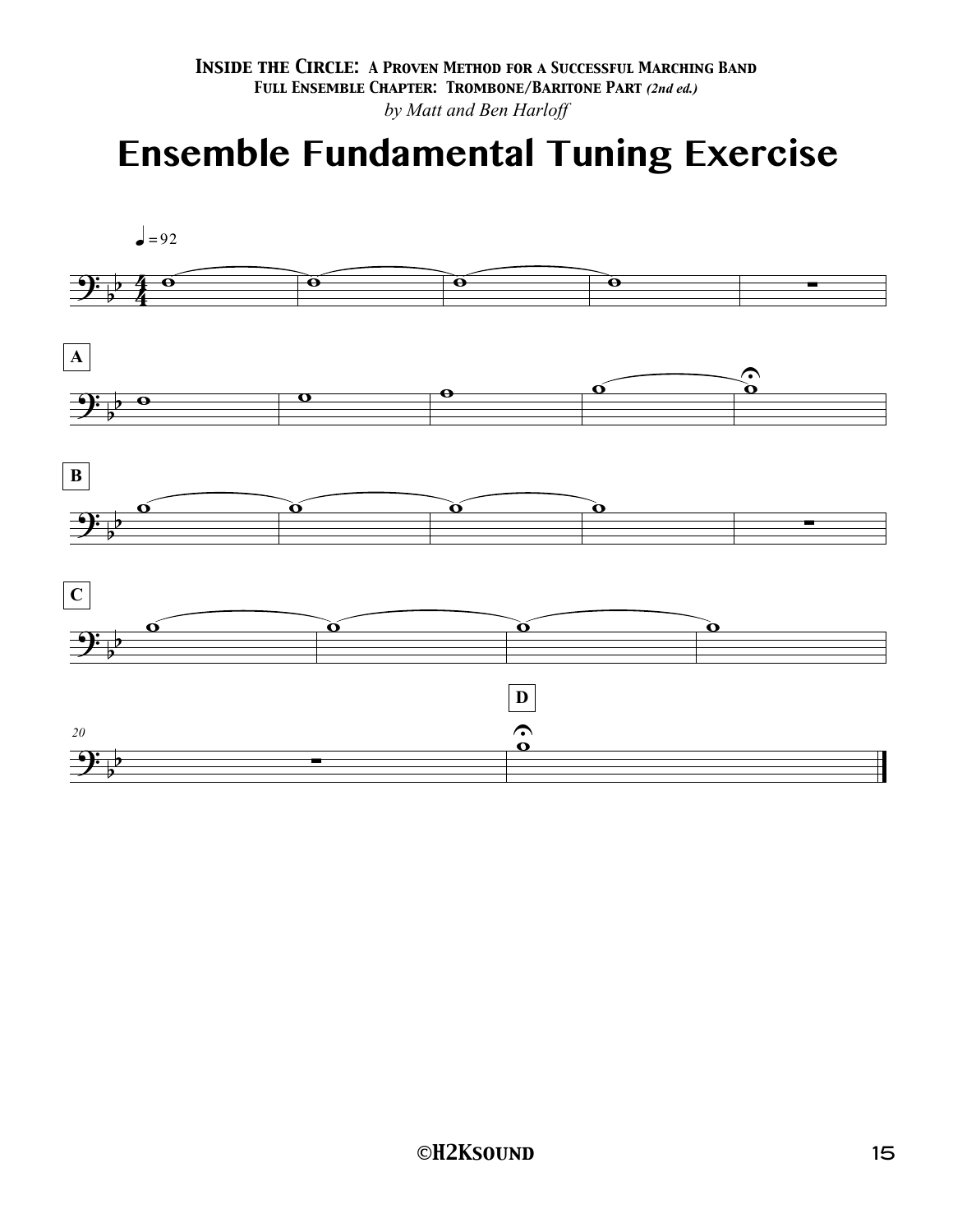*by Matt and Ben Harloff*

## **Just Intonation Tuning Exercises**

![](_page_15_Figure_3.jpeg)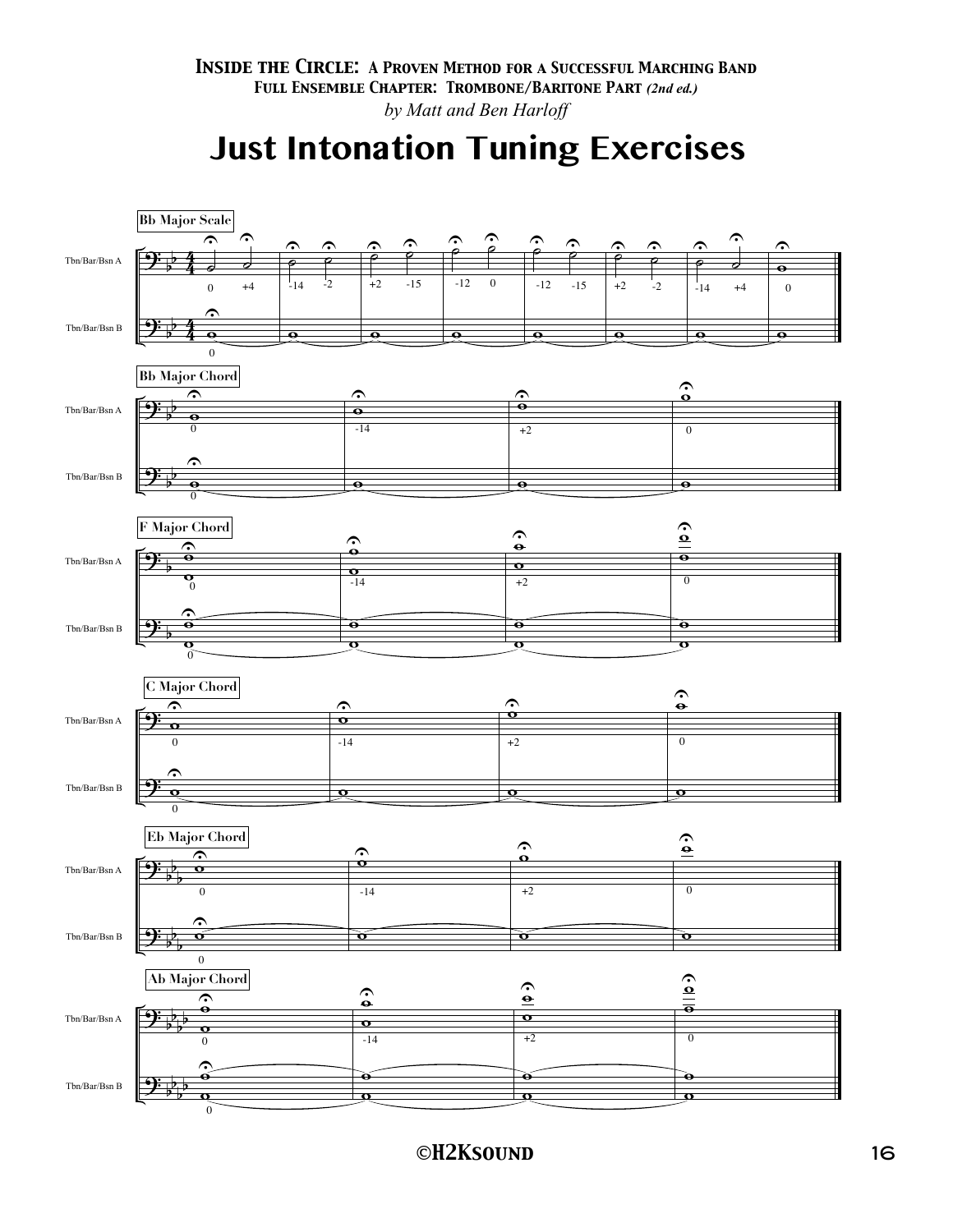#### Just Intonation Tuning Exercises

![](_page_16_Figure_2.jpeg)

 *©H2Ksound* 17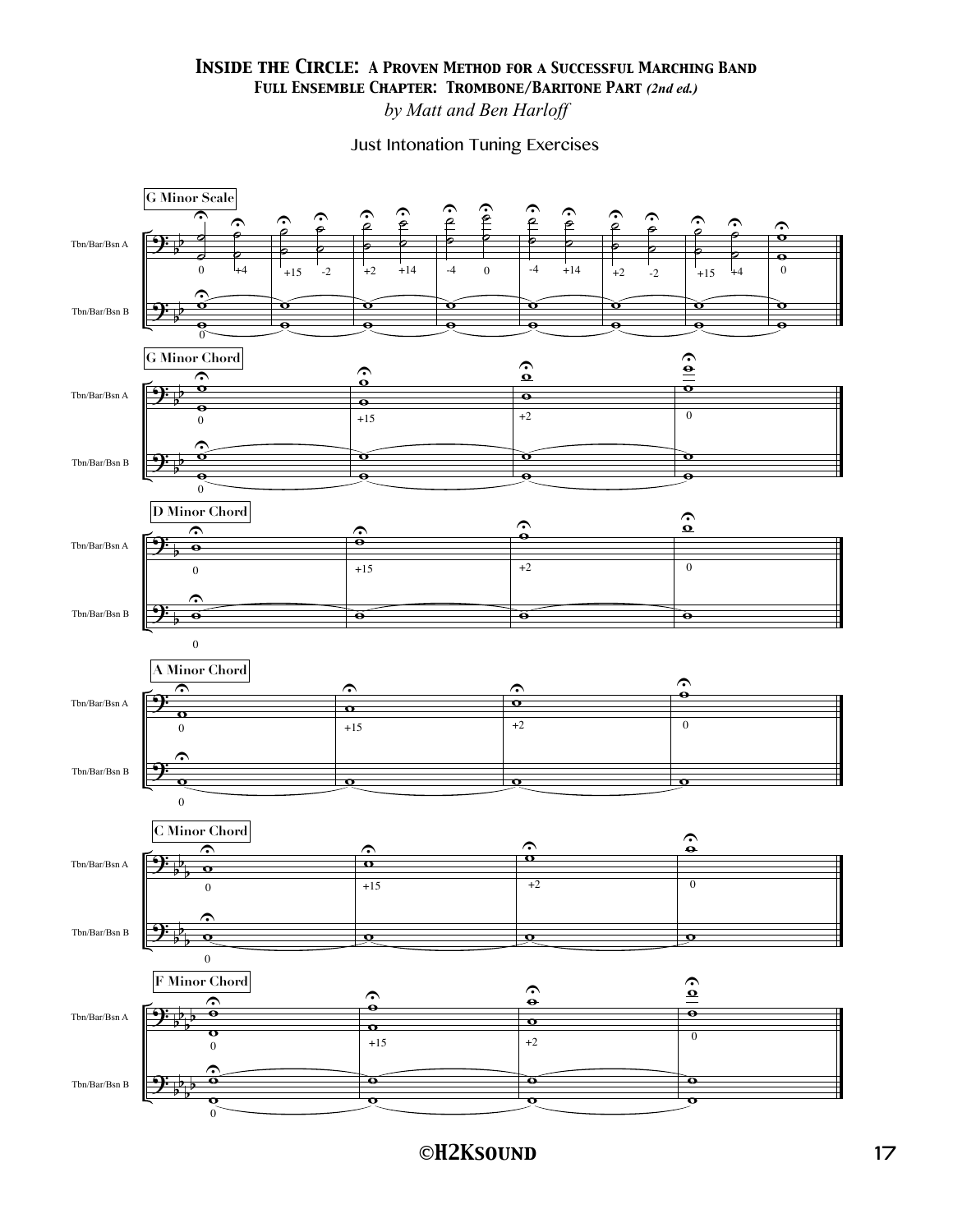#### *Inside the Circle: A Proven Method for a Successful Marching Band*

*Full Ensemble Chapter: Trombone/Baritone Part (2nd ed.)*

*by Matt and Ben Harloff*

## **Tuning Chart**

**Materials:** Instrument, tuner and patience.

#### **Tuning Steps:**

Step 1: Tune your fundamental pitch to get the instrument in tune. For Trombone and Baritone: Bb on top of the staff. Step 2: Tune the note at a piano dynamic. Write down how many cents out of tune.

Step 3: Tune the note at a mezzo forte. Write down how many cents out of tune. Step 4: Tune the note at a fortissimo. Write down how many cents out of tune.

Step 5: Experiment how to fix the intonation. Write down ways to place the note in tune.

Repeat Steps 2 through 4 all the way to the highest pitch.

\*\*\*Ways to adjust tuning: Trombone: Pull out slide. Pull in slide. Lip up. Lip Down.

Baritone: Lip up. Lip down. Alternate Fingering. Adjust valve slides if possible.

#### **Tips:**

\*Start the chart with the lowest note.

\*When tuning each note, do not adjust the pitch to play in tune. Play the note as natural as possible.

This way you will be receiving your most accurate tendency on each pitch.

\*Each dynamic may have a different pitch tendency. Be patient with each dynamic to get the most accurate tendency.

\*Write +13 if you are sharp 13 cents. Write -10 if you are flat 10 cents. Write 0 if you are in tune.

\*Fix?: On the "Fix?" line write down what you need to do to adjust the pitch and play it in tune. You may want to fill out the entire chart come back later to fill in the "Fix?" line.

\*This sheet may take some time. You may have to complete the full chart in a couple of practice sessions.

![](_page_17_Figure_21.jpeg)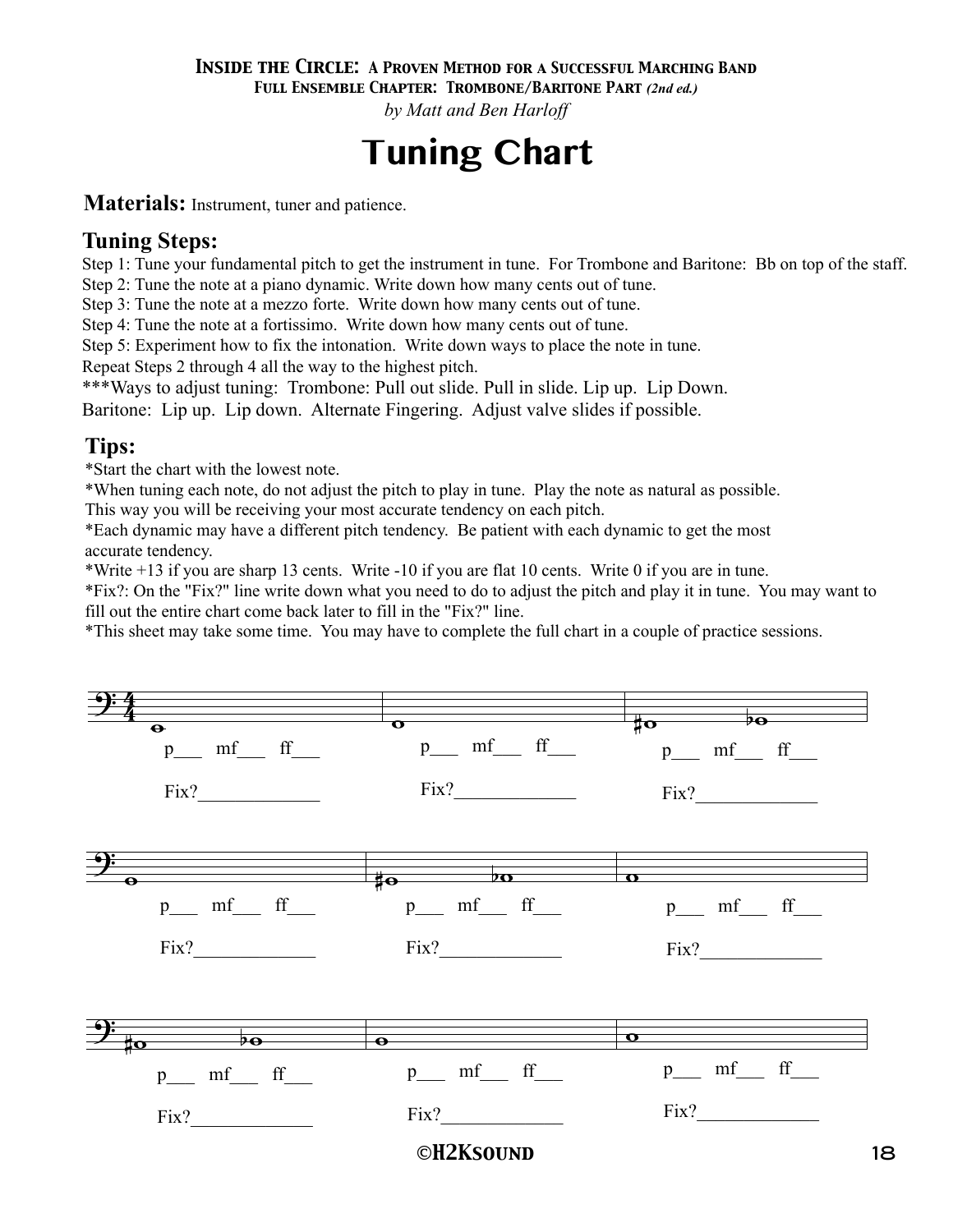*by Matt and Ben Harloff*

Tuning Chart

![](_page_18_Figure_3.jpeg)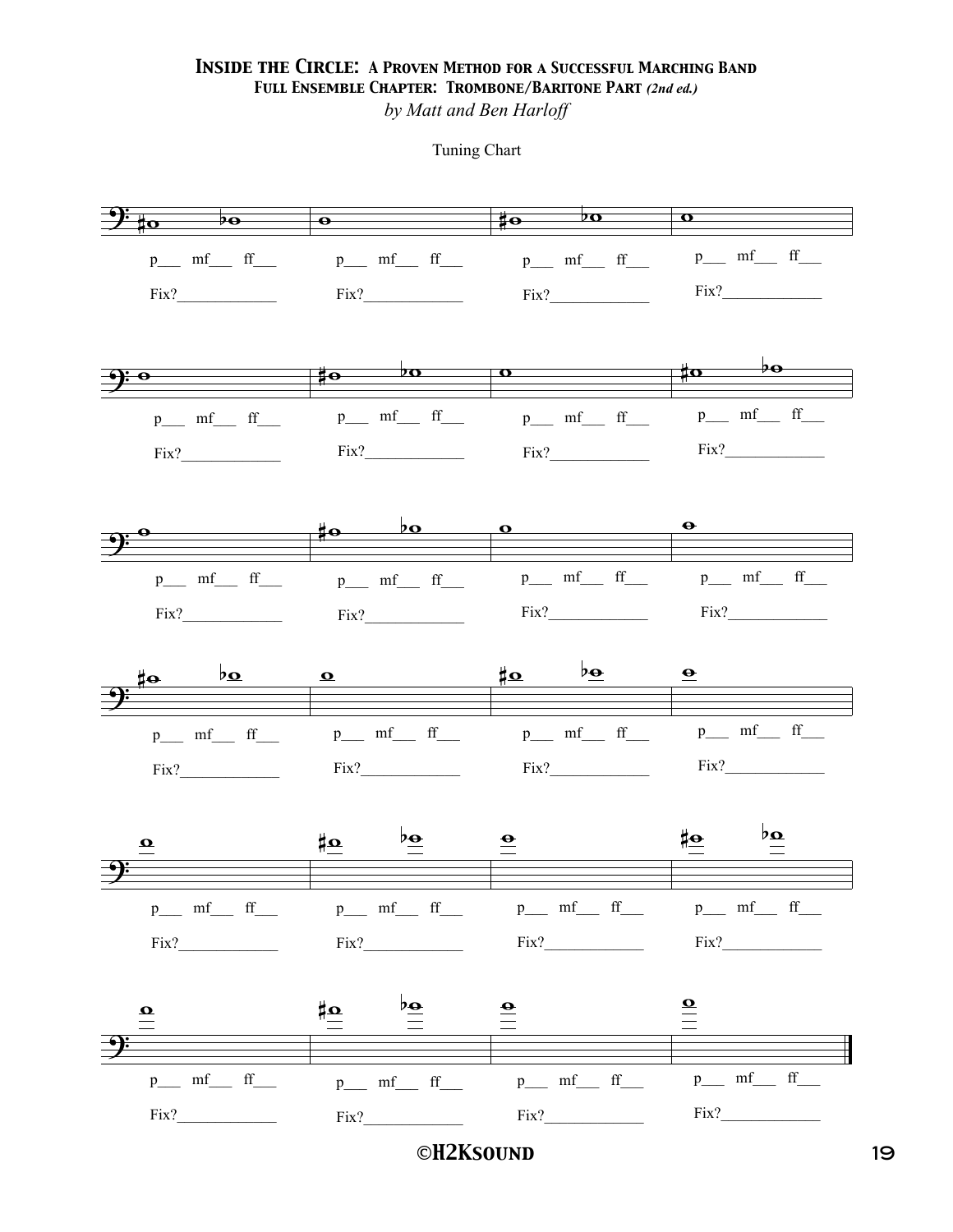*by Matt and Ben Harloff*

## **Chorales**

![](_page_19_Figure_3.jpeg)

![](_page_19_Figure_4.jpeg)

![](_page_19_Figure_5.jpeg)

![](_page_19_Figure_6.jpeg)